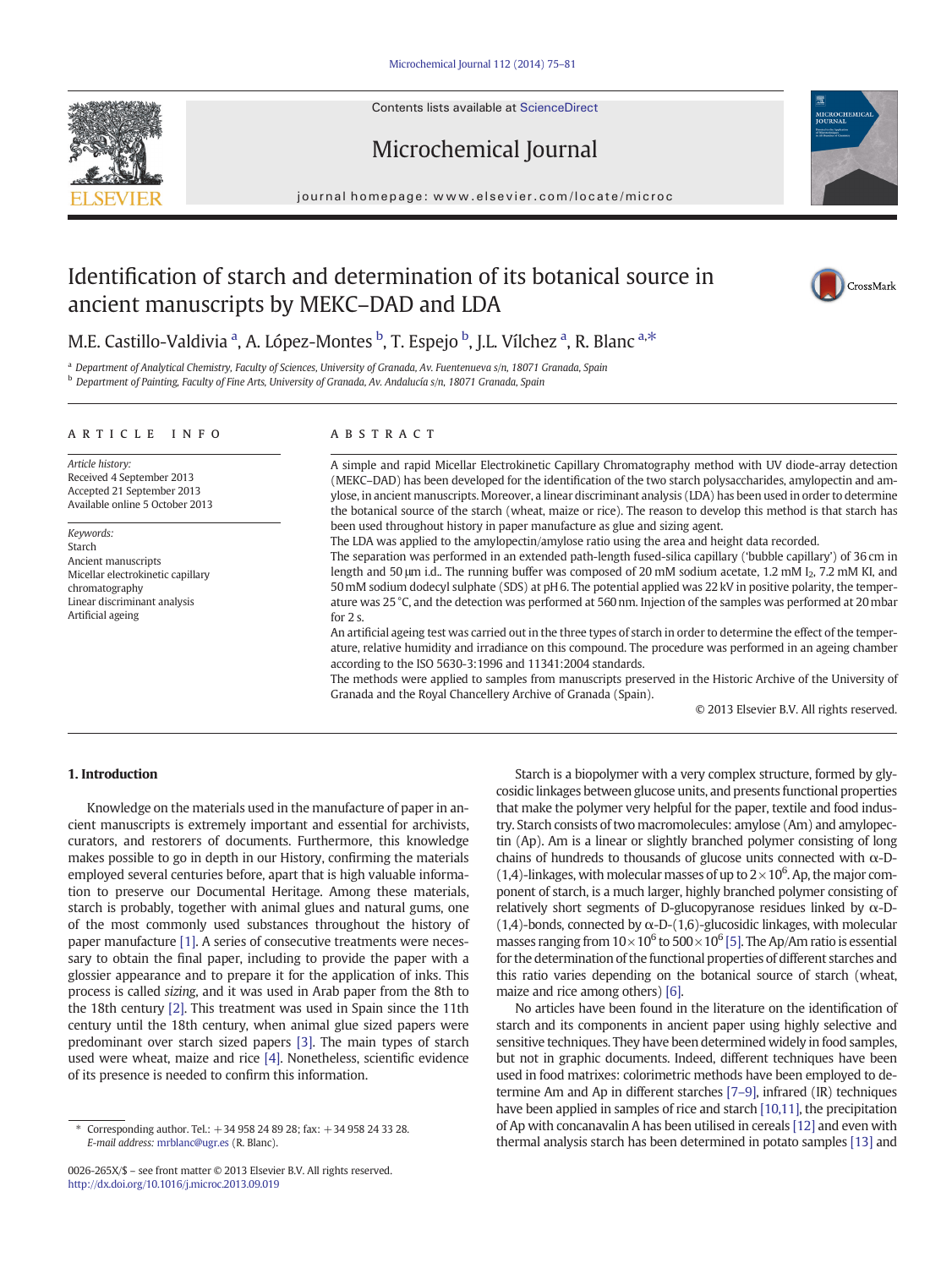<span id="page-1-0"></span>in plastics [\[14\]](#page-5-0). Starch in cereal samples has also been analysed by separation techniques; among these techniques, size-exclusion chromatography (SEC) [15–[20\],](#page-5-0) and high-pressure size-exclusion chromatography (HPSEC) [\[21](#page-6-0)–24] have been used to measure starch content. Capillary electrophoresis with diode-array detection has been employed due to the capacity of Am and Ap to form helical inclusion complexes with iodine [\[5,25\]](#page-5-0). In the separation of polymer mixtures, particularly in starch, capillary electrophoresis has demonstrated a high separation efficiency [\[5,25](#page-5-0)–27].

Micellar Electrokinetic Capillary Chromatography (MEKC) is a powerful separation technique that can provide high resolution efficiency. The main application of MEKC is in clinical, food and pharmaceutical samples. In the case of ancient manuscripts, the analytical methods for binder identification must be highly selective and sensitive due to the complexity and low purity of the matrixes, the presence of pigments, dyes and other substances, and the limited quantity of sample available from graphic documents and archive materials [\[28\].](#page-6-0) For these reasons, MEKC is the technique of choice for developing a new method to identify starch components in ancient graphic documents.

In the chemometric analysis, LDA is a well-known supervised classification technique based on linear discriminant functions, which maximizes the ratio of between-class variance and minimizes the ratio of within-class variance. LDA examines the set of variables associated with a given object and assigns the object to a group or class based on similarities and differences between variables. This chemometric technique has been widely used in classification of food samples [\[29,30\]](#page-6-0) although can be found in other applications. In the case of graphic documents, LDA has been chosen to obtain classification models to assign a category of starch (wheat, maize or rice) to aged and non-aged unknown and historical samples of paper.

In addition, we performed an artificial ageing study of different starches selected. Over time, the climatic conditions may change or modify the composition of starch. For this reason it is necessary to understand the behaviour of this component under conditions of artificial ageing prior to the analysis of the historical samples.

There are previous artificial ageing experiments that focus on the determination of starch over paper and that take into account only the effects of temperature and humidity but not the effect of radiation (this factor has to be controlled in the case of graphics documents). The results showed that starch was degraded partially into D-glucose units [\[31\].](#page-6-0) For this purpose, we have carried out a complete ageing study in different media, using different techniques to determine the progression of the Ap/Am ratio over time and keeping the samples under different conditions to obtain as much information as possible.

The main objective of this work is to develop a simple and rapid methodology to extract and identify starch and to determine its botanical source using for the first time the combination of MEKC and LDA in ancient manuscripts. An issue worth mentioning is the complexity involved in the analysis of the unique samples obtained from an artwork and the extremely high limitations in the amount of sample. The application of this new methodology will provide information and/or confirmation about the use of starch as glue agent in the sizing process in ancient documents. Furthermore, the method will permit to know the type of starch employed in the manufacture and restoration of ancient paper samples with the subsequent utility of this information to restoration and maintenance of our Cultural Heritage.

The method was applied to the analysis of samples obtained from manuscripts preserved in Granada (Spain). From the Historic Archive of the University of Granada a minute book from 17th century, located in the Faculty of Political Science, restored and resized with wheat starch was analysed. This document contains valuable information about the first internal operations of the University of this city. From the Royal Chancellery Archive of Granada an ancient notarial register, called Registro de Torres (14–15th century, 1382–1400) was analysed. This document has a huge importance because of being the oldest notarial register preserved in Andalusian, and the second of the Castilla Crown (Spain).

### 2. Materials and methods

#### 2.1. Instrumentation and software

All the MEKC measurements were carried out with a <sup>3D</sup>HP CE instrument (Agilent Technologies, Waldbronn, Germany) equipped with a DAD, a thermostated column cartridge, a high voltage builtin power supply and an autosampler. The HP ChemStation version A.0901 (Agilent) software package was used for retrieval and processing of electropherograms.

An extended path-length fused-silica capillary ('bubble factor': 3, Agilent Technologies) of 36.0 cm in length (28.0 cm effective length) and 50 μm i.d. was employed in the electrophoretic method.

The LDA was computed using StatGraphics Centurion XVI program.

The artificial ageing was carried out in an ageing chamber Solarbox 3000e RH (Italy) equipped with a xenon lamp and an indoor filter S208/S408. Xen43 software was used to record the information.

An UV–vis spectrophotometer 8453E (Agilent, Waldbronn, Germany) was used to record the absorbance spectra of the samples from the ageing chamber.

All pH measurements were made with a Crison (Crison Instruments SA, Barcelona, Spain) combined glass-saturated calomel electrode using a calibrated Crison 2000 digital pH-metre.

An ultrasonic bath from Selecta (Barcelona, Spain) was also used for starch extraction.

#### 2.2. Chemicals and reagents

All reagents were of analytical reagent grade. Powdered and pure wheat starch was obtained from Lineco (USA). Maize starch was obtained from Maizena® (UK), and rice starch was provided by Kremer (Germany).

The analytes Am and Ap were obtained from Sigma-Aldrich Chemie (Steinheim, Germany).

The reagents sodium di-hydrogen citrate, sodium di-hydrogen phosphate, di-sodium hydrogen phosphate, iodine  $(I_2)$  and hydrochloric acid (37%) were provided by Panreac (Barcelona, Spain). Sodium acetate was obtained from Fluka Chemie (Buchs, Switzerland). Sodium dodecyl sulphate (SDS), hexadecyltrimethylammonium bromide (CTAB), tetradecyltrimethylammonium bromide (TTAB) and potassium iodide (KI) were provided by Sigma-Aldrich Chemie (Steinheim, Germany). Linear alkyl sulphate (LAS) was provided by Cepsa Química (Cádiz, Spain).

The solvents methanol, acetonitrile, 2-propanol, acetone (HPLChypergradient grade) were obtained from Fluka Chemie (Buchs, Switzerland), ethanol from Alcoholes del Sur (Córdoba, Spain) and dymethylsulphoxide (DMSO) from Panreac (Barcelona, Spain).

In all the solutions, the water was ultrapure obtained from a Milli-Q Plus system, Millipore Advantage Q-10.

#### 2.3. Extraction procedure

#### 2.3.1. Reference substances

For the electrophoretic method, two types of reference samples were used: polysaccharide standards in DMSO:  $H<sub>2</sub>O$  (80:20, 5 mg/mL) and samples of starch from wheat, maize and rice in DMSO:  $H_2O$ (80:20, 1 mg/mL). Starch samples only needed a heating process at 100 °C during 1 h for their dissolution.

#### 2.3.2. Samples to validate the electrophoretic method

For the validation of the method, samples were made in the laboratory applying a layer of each starch (wheat, maize and rice) with a paintbrush (three spoonfuls of starch in one cupful of water [\[32\]](#page-6-0)) to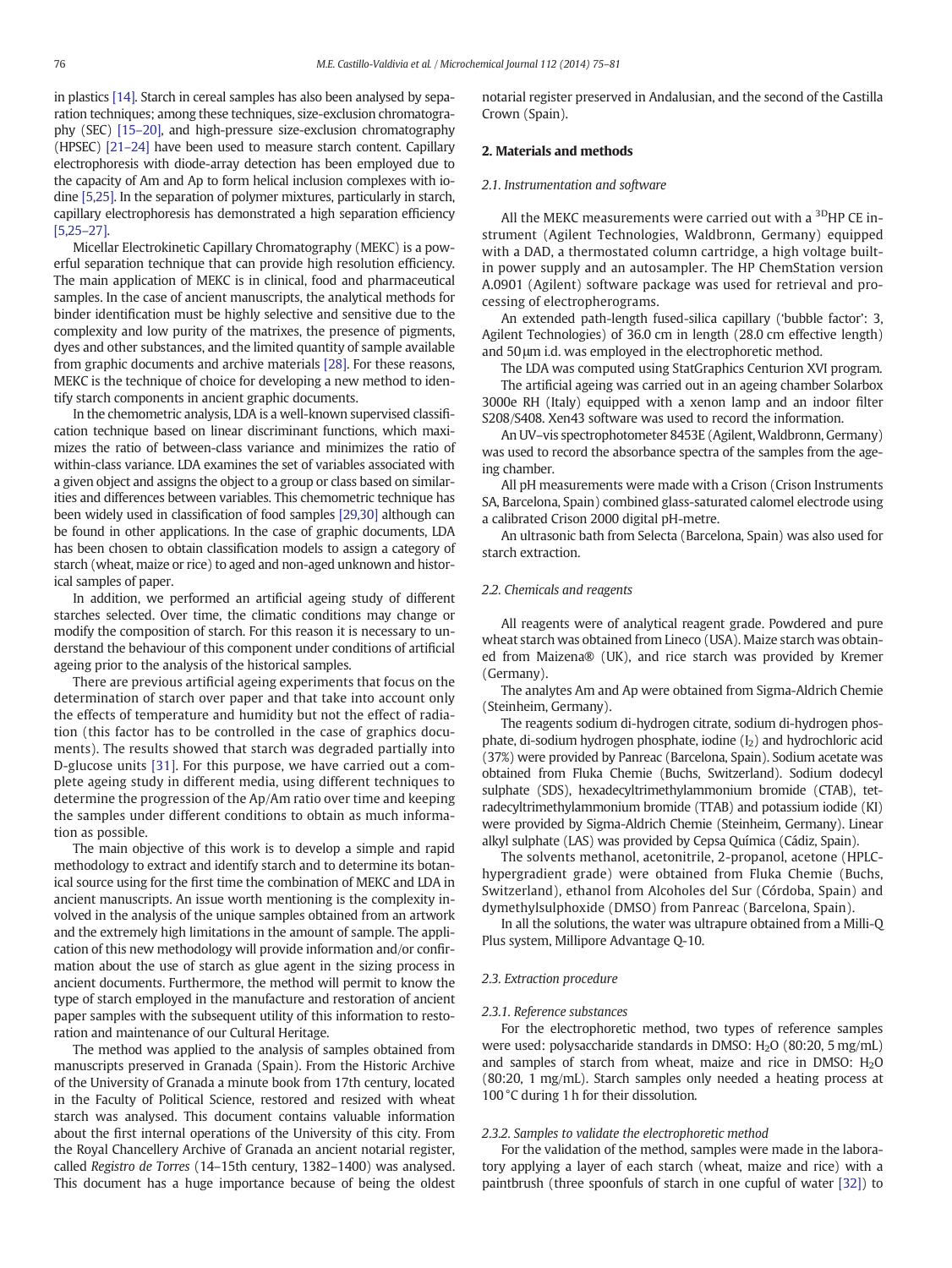the paper without colorants or glues. In the validation, a piece of paper of 20  $\times$  10 mm<sup>2</sup> was selected to work with.

The treatment of the samples was extremely simple: they were weighted, 1 mL of DMSO:H<sub>2</sub>O (80:20) was added, heated at 100 °C during 1 h and then, ultrasonicated for 30min. The solvents were removed by passing a nitrogen stream, and then  $200 \mu$ L of DMSO: $H<sub>2</sub>$ O (80:20) was added to reconstitute the final residue that was reheated 1 h at  $100^{\circ}$ C.

#### 2.3.3. Samples for the artificial ageing study

The following samples were prepared: (i) samples with different starches over paper without colorants or glues, (ii) samples with different starches over glass (to compare the behaviour of starch on an inert support), and (iii) samples with starches in solution (to measure their absorption of light).

Paper samples consisted of small pieces of paper (20 $\times$ 10mm<sup>2</sup>) similar to what was described in [Section 2.3.2.](#page-1-0) and with the same treatment.

As for glass, a layer of the starches (15mg/mL) was applied over the surface. Then we scraped 1 mg of starch off, and added 500 µL of DMSO: H<sub>2</sub>O (80:20) that was heated at 100 $^{\circ}$ C during 1 h.

The samples in solution consisted of hermetically sealed vials divided in two groups: one with a concentration of 5 mg/mL of the different starches, and the other containing Am and Ap in DMSO:H<sub>2</sub>O (80:20) at a 5 mg/mL concentration.

The samples were divided into groups based on the conditions applied:

- samples in the ageing chamber exposed to light at 550 W/m<sup>2</sup>, temperature of 80 °C and relative humidity (RH) of 65% were called light samples;
- samples in the ageing chamber exposed to 80 °C, 65% RH and covered with foil were called darkness samples;
- samples of reference kept in a compartment in the laboratory at 22 °C, 50% RH and no irradiance were called reference samples;
- samples exposed to open-air, with no UV filter, were called open-air samples.

Three experimental and instrumental replicas of the samples and a blank of each group were analysed.

#### 2.3.4. Historical samples

From the minute book, three samples (pages No. 6, 20, 21) were analysed. From the ancient notarial register, three samples (pages No. 1, 13 and 28) were analysed too.

In both cases the samples, smaller than 2  $\times$  1 mm<sup>2</sup>, were carefully removed with a scalpel and underwent the same treatment with the samples used to validate the electrophoretic method.

#### 2.4. Electrophoretic analysis

MEKC separation was carried out in an extended path-length fusedsilica capillary of 36.0 cm in length (28.0 cm effective length) and 50μm i.d.. Every new capillary was preconditioned by rinsing with 1 M NaOH for 15min, followed by a 5 min rinse with deionized water and 15min with buffer. For subsequent analyses, the capillary was rinsed with 0.1M NaOH for 10min followed by a 5min flush to ensure good repeatability. The capillary was equilibrated during 5 min with the running buffer consisting of 20 mM sodium acetate, 1.2 mM  $I_2$ , 7.2 mM KI and 50 mM SDS. The temperature was kept constant at 25 °C. The pH of the background electrolyte (BGE) was adjusted to 6 with hydrochloric acid 0.1% (v/v). The voltage was set at 22 kV and the resulting current was 60 μA. After each run, the capillary was flushed for 3 min with 0.1 M NaOH and finally during 2 min with water. Hydrodynamic injection of the samples was performed at 20 mbar during 2 s.

The running buffer was replaced after four runs. UV–vis detection was carried out at 560 nm with a bandwidth of 10 nm.

#### 2.5. LDA methodology

Two LDA were made in order to classify non-aged and aged samples paper with starch. In the first case, the prediction sets were obtained using one sample of each type of starch mentioned in [Section 2.3.2](#page-1-0). In the second case, light paper samples resulting of the artificial ageing experiment were employed. To study non-aged starch, 30 injections of each sample were carried out in order to obtain a prediction set with 90 data. To study the aged starch, 33 injections of each aged sample were carried out so as to obtain a prediction set with 99 data. The final prediction set consisted, in this case, of 99 data. Both LDA had one type of categorical variable of classification ("type of starch") divided into three categories: wheat, maize and rice. Each category had two independent variables: the Ap/Am ratio in height and the Ap/Am ratio in area from the peaks obtained in the electropherograms.

#### 2.6. Artificial ageing study

The experiment was developed following the requirements of the ISO 5630-3:1996 and 11341:2004 standards (80 °C, 65% RH and 550  $W/m^2$  irradiance). The total duration of the experiment was 144 h, with sampling at 0 h, 24 h, 48 h, 72 h and 144 h.

#### 2.6.1. UV–vis spectrophotometry analysis

This technique was utilised to analyse the changes in light absorption of the different starches in solution. In this case the blank was the DMSO:H<sub>2</sub>0 (80:20) mixture. Spectral absorbance curves were recorded for all the solutions from 240 to 900 nm with a 5 nm sampling interval, using a 10 mm path length cell.

#### 3. Results and discussion

#### 3.1. Optimization of the MEKC method

Electrophoretic separation is based on previous studies on the determination of starch with CE-DAD using iodine complexes [\[5\]](#page-5-0) but improving sensibility and using shorter times. For this reason, the optimum conditions for MEKC method, experimental and instrumental variables were investigated.

First, different surfactants (SDS, TTAB and LAS) were added in order to improve separation in a running buffer containing 20mM sodium acetate, pH 5, 1.2 mM I<sub>2</sub>, and 7.2 mM KI. In all the cases, the concentration of surfactants was 50mM. As shown in [Fig. 1](#page-3-0), the best results were obtained with SDS, probably due to an interaction between the analytes and the functional group of this micellar agent, making its addition necessary to improve the separation between Am and Ap.

Concentration of SDS was studied between 25 and 100 mM. A concentration of 50 mM was selected because it offered optimum signals of analytes and an acceptable current (60 μA).

Different buffers (sodium acetate, sodium di-hydrogen phosphate and di-sodium hydrogen phosphate) at 20 mM which provided pH 5 were tested in order to improve the separation between the analytes. In all cases, the buffer contained  $I_2$  (1.2 mM), KI (7.2 mM) and 50 mM of SDS. The best results were obtained with sodium acetate.

The effect of pH was tested at different values: 4, 5 and 6. The optimum signals were obtained at pH 6, especially in the Ap peak.

Different concentrations of sodium acetate were tested (10–40mM), and 20mM was found to be the optimum concentration, increasing the resolution of the analytes and allowing for the complete separation between Am and Ap.

The following step was testing different organic modifiers (ethanol, 2-propanol, acetonitrile and methanol) at  $5\%$  ( $v/v$ ). No improvement was observed, so the use of organic modifiers was not included in the separation process.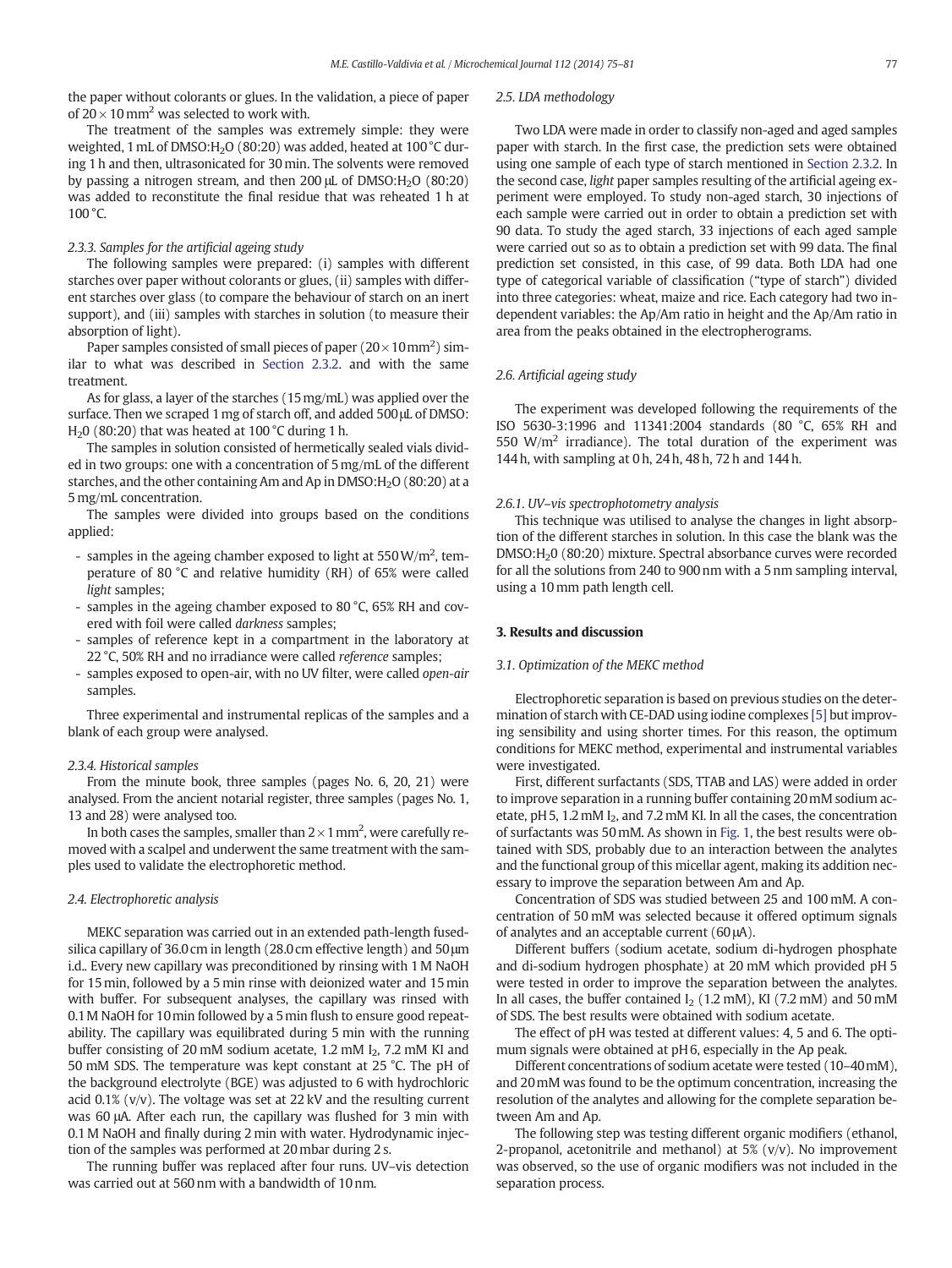<span id="page-3-0"></span>

Fig. 1. Electropherograms obtained in surfactant selection. Conditions: pH 5; BGE: 20 mM sodium acetate, 1.2 mM I<sub>2</sub> and 7.2 mM KI; voltage 20 kV; temperature 25 °C; injection 34 mbar, 2 s (1: amylopectin; 2: amylose).

The temperature was investigated in the range of 20 to 30 °C. Increases in the temperature resulted in a reduction of resolution for the compounds studied. The selected temperature was 25 °C.

The voltage was studied at 15, 20 and 25kV. A separation potential of 25 kV was optimal, but this value also resulted in high current values. Consequently, 22 and 24 kV were tested, with 22 kV selected as the most suitable value taking into account resolution and resultant current (60 μA).

To optimise the hydrodynamic injection, different injection pressures (50 to 10 mbar) and different injection times (1 to 4 s) were analysed. The optimum results were obtained at 20mbar with 2s, showing Ap a poor signal with larger injection pressures.

In Fig. 2 an electropherogram obtained with the optimal conditions where the concentration of sample is ten times lower than previous papers is shown [\[5\]](#page-5-0) (1mg/mL vs 10mg/mL), and the intensity of peaks is in the same order, at least in Am, improving the sensibility of the method.



Fig. 2. Electropherogram obtained in optimal conditions. Conditions: pH 6; BGE: 20 mM sodium acetate, 50 mM SDS, 1.2 mM I<sub>2</sub> and 7.2 mM KI; voltage 22 kV; temperature 25 °C; injection 20 mbar, 2 s (1: amylopectin, 2: amylose).

#### 3.2. LDA analysis

Two LDA were employed to determine the botanical sources of the starch. One for classifying non-aged starch and another for classifying aged starch. Both of the chemometric analyses arranged the data in three groups corresponding to wheat, maize and rice starch (Fig. 3).

In the non-aged starch, 100% of wheat and rice samples was correctly classified as wheat and rice respectively. In the case of maize, the samples were correctly classified in 58% of cases. As for the validation set, 100% of samples was correctly classified in wheat and maize, and 66.7% in rice samples (see [Table 1\)](#page-4-0).

In aged starch, 94% of wheat samples was correctly classified as wheat starch, whereas the percentage was 76% in maize and rice starch. As for the validation set, 100% of samples was correctly classified in all the categories.

#### 3.3. Artificial ageing study

To evaluate the effect of the artificial ageing on the samples and make possible to determine starch in the historical samples, the following techniques were used: MEKC and UV–vis spectrophotometry.

#### 3.3.1. Results and discussion using MEKC

This technique was used to study the ageing of starch on paper and glass in order to determine the potential changes in the Ap/Am ratio of the different starches.

In paper samples variations in the Ap/Am ratio were detected at the different sampling times in wheat, maize and rice starch, and in the reference, light, darkness and open-air groups. [Fig. 4](#page-4-0)a shows the variation in Ap/Am ratio in light samples. The bell shape that appeared in the fluctuations of ratio Ap/Am until 72 h suggested that probably Am was the component affected initially, followed by Ap. This fact was corroborated by an artificial ageing experiment with Ap and Am (in  $DMSO:H<sub>2</sub>O$ , 80:20) over paper in light samples. The results [\(Fig. 4](#page-4-0)b) showed that, effectively, Am was affected in the first place and later Ap began to disappear until both of them reach a stable state that is related to the stabilization of Ap/Am ratio.



Fig. 3. Plot of the discriminant functions after the application of LDA in a) non-aged starch, and b) aged starch.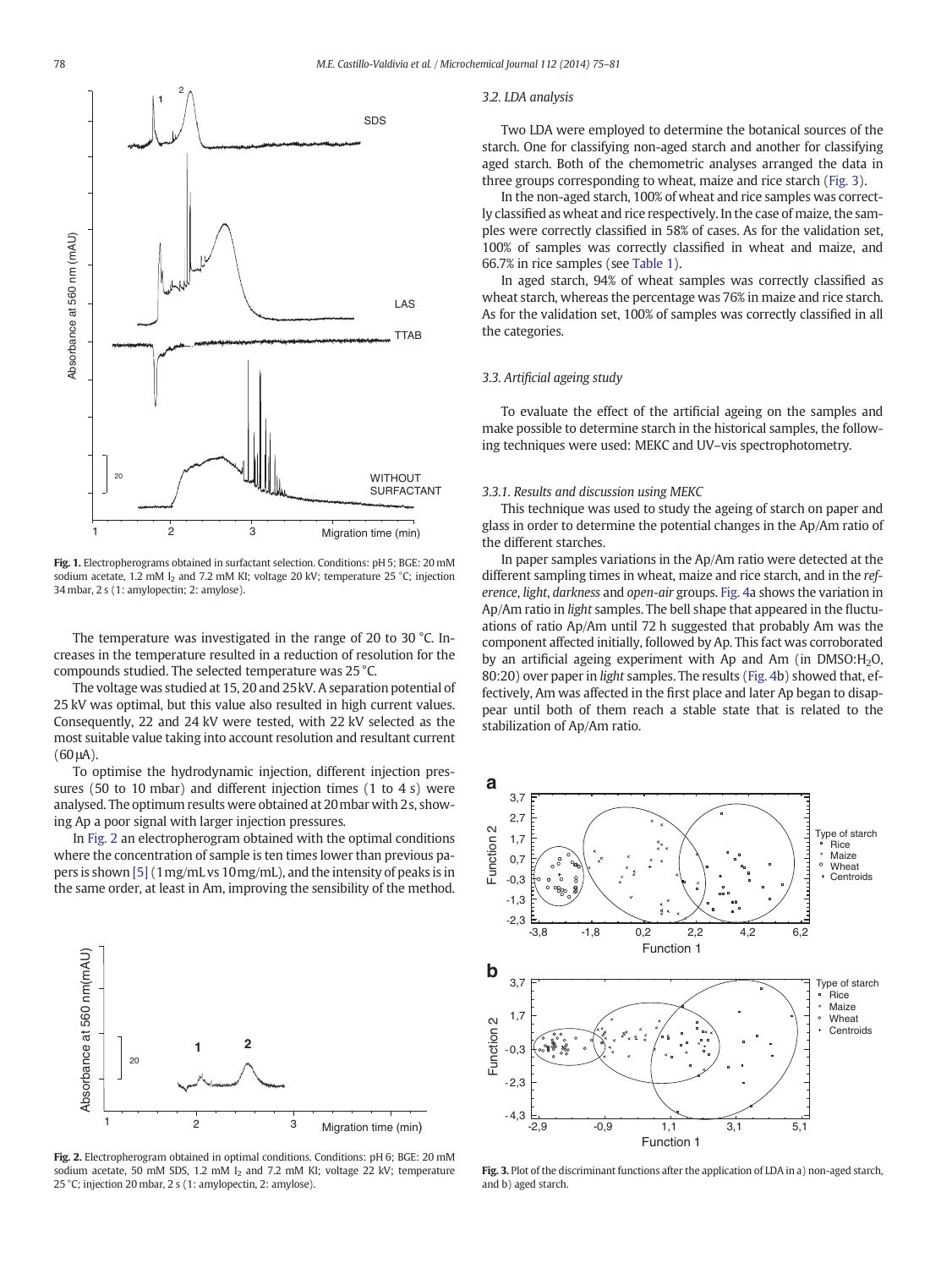<span id="page-4-0"></span>

| Table 1                                |  |  |  |
|----------------------------------------|--|--|--|
| Prediction and validation data in LDA. |  |  |  |

| Type of starch  | Prediction data | Percentage correctly classified<br>(%) | Validation data | Percentage correctly classified<br>(%) |
|-----------------|-----------------|----------------------------------------|-----------------|----------------------------------------|
| Non-aged starch |                 |                                        |                 |                                        |
| Wheat           | 30              | 100                                    |                 | 100                                    |
| Maize           | 30              | 58                                     |                 | 100                                    |
| Rice            | 30              | 100                                    |                 | 67                                     |
| Aged starch     |                 |                                        |                 |                                        |
| Wheat           | 33              | 94                                     |                 | 100                                    |
| Maize           | 33              | 76                                     |                 | 100                                    |
| Rice            | 33              | 76                                     |                 | 100                                    |

The total variation in Ap/Am ratio during the experiment was higher in rice starch, especially in the light and open-air samples  $(-69%$  and  $-77$  respectively). Table 2 shows the variations in all the starches in the different samples.

No new compounds derived from the ageing process were detected in any of the samples.

As for glass samples, the Ap/Am ratio varied at the different sampling times in all the starches, with maize starch showing the highest values, especially the open-air samples  $(-66%)$  together with rice starch  $(-69%)$ . In general, all the variations between the beginning and the end of the experiment were higher than paper samples.

When comparing the results between paper and glass samples, the greater variations in the Ap/Am ratio were seen in glass samples. This fact must be due to an interaction between paper fibres and the starch that cannot take place in the case of glass. This suggests that paper fibres provide some kind of protection to the starch applied over it, making it more resistant [\[33\]](#page-6-0).



Fig. 4. a) Changes in the Ap/Am ratio in light paper; b) evolution of Ap and Am in the artificial ageing experiment in light paper samples.

#### 3.3.2. Results and discussion using UV–vis spectrophotometry

The spectra of starch samples and the two polysaccharides in solution were obtained using UV–vis spectrophotometry. In all the cases (reference, light, darkness and open-air), the maximum absorption of starch samples at 285 nm was very low  $\leq 1$  AU). The starch that showed the maximum absorption values was rice starch. Nevertheless, wheat samples exhibited a slight increase during the first 48 h of the ageing process, with a subsequent decrease. Absorption of maize and rice starch showed a tendency to decrease throughout the experiment. In general, no significant changes in absorption were observed for starches samples and standards during the UV study.

#### 3.4. Validation of the method

The developed methodology was validated using papers with the three types of starch. The resultant electropherograms demonstrated a perfect extraction of the starch from the paper. It was possible to identify the starch in tiny papers through the presence of the two peaks corresponding to Ap and Am.

The validation of the method was performed in terms of precision. The intra-day and inter-day precisions of the ratio Ap/Am (as relative standard deviation, RSD) were determined in each kind of starch. The intra-day precision was obtained using three experimental and instrumental replicas in one day and inter-day precision in three consecutive days. The results are shown in [Table 3](#page-5-0).

#### Table 2

Variation in Ap/Am ratio between the beginning and the end of the artificial ageing experiment in all the samples.

| Condition       | Sample | Type of starch | $0-144h(%)$  |
|-----------------|--------|----------------|--------------|
| Reference       | Paper  | Wheat          | 12           |
|                 |        | Maize          | $-6$         |
|                 |        | Rice           | $-52$        |
|                 | Glass  | Wheat          | 44           |
|                 |        | Maize          | $-49$        |
|                 |        | Rice           | $-27$        |
| Light           | Paper  | Wheat          | $\mathbf{1}$ |
|                 |        | Maize          | $-14$        |
|                 |        | Rice           | $-69$        |
|                 | Glass  | Wheat          | 6            |
|                 |        | Maize          | $-43$        |
|                 |        | Rice           | $-20$        |
| <b>Darkness</b> | Paper  | Wheat          | $-25$        |
|                 |        | Maize          | 8            |
|                 |        | Rice           | 66           |
|                 | Glass  | Wheat          | 39           |
|                 |        | Maize          | $-43$        |
|                 |        | Rice           | $-42$        |
| Open-air        | Paper  | Wheat          | 48           |
|                 |        | Maize          | 19           |
|                 |        | Rice           | $-77$        |
|                 | Glass  | Wheat          | 31           |
|                 |        | Maize          | $-66$        |
|                 |        | Rice           | $-69$        |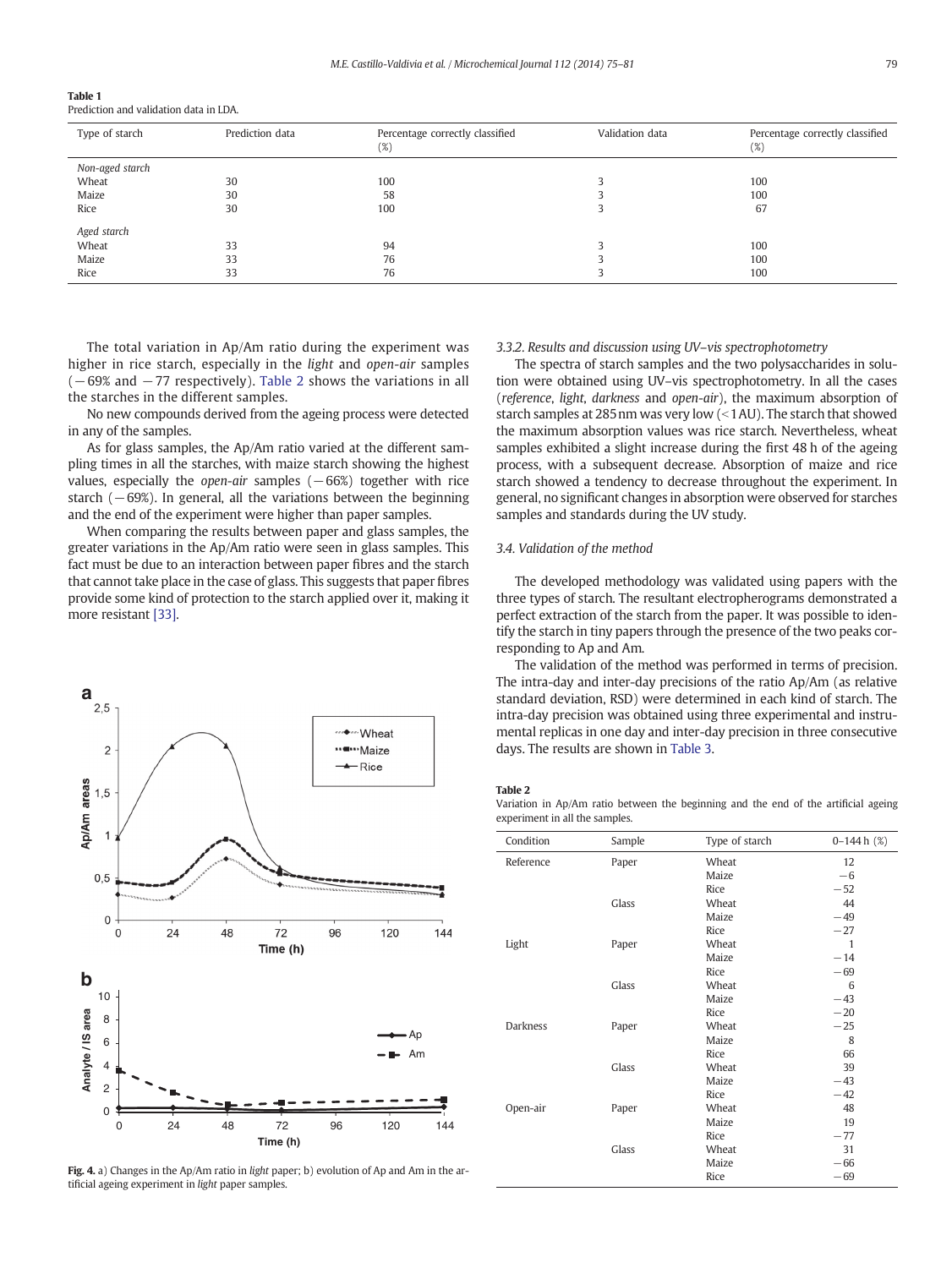<span id="page-5-0"></span>Table 3 Precision of the method.

| Starch | Intra-day precision |            | Inter-day precision |            |
|--------|---------------------|------------|---------------------|------------|
|        | n                   | <b>RSD</b> | n                   | <b>RSD</b> |
| Wheat  |                     | 16         | 27                  | 19         |
| Maize  | q                   | 14         | 27                  | 15         |
| Rice   |                     |            | 27                  | 15         |

#### 3.5. Application to historical samples

The minute book was restored with wheat starch by our research team. The application of the methodology confirmed that starch was used as resized agent (Fig. 5a). The LDA of non-aged starch confirmed that the starch used was wheat starch (55.6% of samples were correctly classified as wheat starch). These results are in agreement with the restoration report.

In the case of the ancient notarial register, Registro de Torres, due to the date and the characteristics of the paper, the archivists supposed that the document contained starch. The tiny samples were subdivided to obtain three experimental replicas of each page. The resultant electropherograms showed the peaks of Ap and Am, confirming the



Fig. 5. Electropherograms obtained after application of the developed methodology to the historical samples from a) Historic Archive of University of Granada; b) Registro de Torres. Conditions: pH 6; BGE: 20 mM sodium acetate, 50 mM SDS, 1.2 mM I<sub>2</sub> and 7.2 mM KI; voltage 22 kV; temperature 25 °C; injection 20 mbar, 2 s (1: amylopectin; 2: amylose).

presence of starch in the manufacture of this ancient document (Fig. 5b). The application of LDA of aged starch showed that the starch used in this case was maize (71% of the samples were classified as maize).

#### 4. Conclusions

MEKC with diode-array UV–vis spectrophotometric detection has been proved to be an optimal technique for the identification and separation of the starch and its two components, amylose and amylopectin. We have demonstrated that it possible the determination of starch components after a process of artificial ageing and what component is affected initially. The application of LDA has made possible to determine the botanical source of non-aged and aged starch properly.

The developed methodology makes it possible to identify these compounds in ancient paper using a simple procedure of extraction and treatment of samples. The times of analysis have been reduced, and the sensibility of the method has been increased due to the addition of SDS, making working with concentrations of 1 mg/mL of the analytes possible. This improvement has permitted using minimal size of sample, one of the essential requirements in Cultural Heritage.

The information obtained with this methodology will help to determine the most suitable processes of restoration, preservation and cataloguing of the artworks studied.

#### Acknowledgements

This work was partly supported by the Spanish Ministry of Science and Technology (project MAT2008-02008/MAT) and the Andalusia Local Government (project P08-HUM 04188). The authors are grateful to Elena Esteban Garrido, Ph D student of the University of Granada, for the handmade preparation of the paper samples.

#### References

- [1] [J.L. Asenjo Martínez, M.C. Hidalgo Brinquis, El papel: 2000 años de historia, Proceed](http://refhub.elsevier.com/S0026-265X(13)00174-4/rf0005)[ings of VIII Congreso Nacional de Historia del Papel en España, Burgos \(Spain\), 2008](http://refhub.elsevier.com/S0026-265X(13)00174-4/rf0005).
- [2] [H. Loveday, Islamic Paper. A Study of the Ancient Craft, Archetype Publications,](http://refhub.elsevier.com/S0026-265X(13)00174-4/rf0010) [2001](http://refhub.elsevier.com/S0026-265X(13)00174-4/rf0010).
- [3] [J. Asunción, El papel. Técnicas y métodos tradicionales de elaboración, Ed. Parramón,](http://refhub.elsevier.com/S0026-265X(13)00174-4/rf0015) [2004](http://refhub.elsevier.com/S0026-265X(13)00174-4/rf0015).
- [4] [M. Zerdoun, Le papier au Moyen Âge: historie et techniques, Proceedings of](http://refhub.elsevier.com/S0026-265X(13)00174-4/rf0020) [colloque international du Centre National de la Recherche Scienti](http://refhub.elsevier.com/S0026-265X(13)00174-4/rf0020)fique, Paris, [vol. 19, 1998](http://refhub.elsevier.com/S0026-265X(13)00174-4/rf0020).
- [5] [J.M. Herrero-Martínez, P.J. Schoenmakers, W.T. Kok, Determination of the](http://refhub.elsevier.com/S0026-265X(13)00174-4/rf0025) amylose–[amylopectin ratio of starches by iodine-af](http://refhub.elsevier.com/S0026-265X(13)00174-4/rf0025)finity capillary electro[phoresis, J. Chromatogr. A 1053 \(2004\) 227](http://refhub.elsevier.com/S0026-265X(13)00174-4/rf0025)–234.
- [6] [M.R. Almeida, R.S. Alves, L.B.L.R. Nascimbem, R. Stephani, R.J. Poppi, L.F. Oliveira, De](http://refhub.elsevier.com/S0026-265X(13)00174-4/rf0030)[termination of amylose content in starch using Raman spectroscopy and multivari](http://refhub.elsevier.com/S0026-265X(13)00174-4/rf0030)[ate calibration analysis, Anal. Bioanal. Chem. 397 \(2010\) 2693](http://refhub.elsevier.com/S0026-265X(13)00174-4/rf0030)–2701.
- [J. Wang, Y. Li, Y. Tian, X. Xu, X. Ji, X. Cao, Z. Jin, A novel triple-wavelength colorimet](http://refhub.elsevier.com/S0026-265X(13)00174-4/rf0035)[ric method for measuring amylose and amylopectin contents, Starch-Starke 62](http://refhub.elsevier.com/S0026-265X(13)00174-4/rf0035) [\(2010\) 508](http://refhub.elsevier.com/S0026-265X(13)00174-4/rf0035)–516.
- [8] [T. Mahmood, M.A. Turner, F.L. Stoddard, Comparison of methods for colorimetric](http://refhub.elsevier.com/S0026-265X(13)00174-4/rf0040) [amylose determination in cereal grains, Starch-Starke 59 \(2007\) 357](http://refhub.elsevier.com/S0026-265X(13)00174-4/rf0040)–365.
- [9] [Y. Takeda, S. Hizukuri, B.O. Juliano, Structures of rice amylopectins with low and](http://refhub.elsevier.com/S0026-265X(13)00174-4/rf0045) high affi[nities for iodine, Carbohydr. Res. 168 \(1987\) 79](http://refhub.elsevier.com/S0026-265X(13)00174-4/rf0045)–88.
- [10] [Y. Shao, Y. Cen, Y. He, F. Liu, Infrared spectroscopy and chemometrics for the starch](http://refhub.elsevier.com/S0026-265X(13)00174-4/rf0050) [and protein prediction in irradiated rice, Food Chem. 126 \(2011\) 1856](http://refhub.elsevier.com/S0026-265X(13)00174-4/rf0050)–1861.
- [11] [C. Fertig, F. Podczek, R. Jee, M. Smith, Feasibility study for the rapid determination of](http://refhub.elsevier.com/S0026-265X(13)00174-4/rf0055) [the amylose content in starch by near-infrared spectroscopy, Eur. J. Pharm. Sci. 21](http://refhub.elsevier.com/S0026-265X(13)00174-4/rf0055) [\(2004\).](http://refhub.elsevier.com/S0026-265X(13)00174-4/rf0055)
- [12] [T.S. Gibson, V. Solah, B.V. McCleary, A procedure to measure amylose in cereal](http://refhub.elsevier.com/S0026-265X(13)00174-4/rf0060) starches and fl[ours with concanavalin A, J. Cereal Sci. 25 \(1997\) 111](http://refhub.elsevier.com/S0026-265X(13)00174-4/rf0060)–119.
- [13] [D. Stawski, New determination method of amylose content in potato starch, Food](http://refhub.elsevier.com/S0026-265X(13)00174-4/rf0065) [Chem. 110 \(2008\) 777](http://refhub.elsevier.com/S0026-265X(13)00174-4/rf0065)–781.
- [14] [E.A. Phillips, S.D. Blazey, Quantitative thermogravimetric analysis of starch contents](http://refhub.elsevier.com/S0026-265X(13)00174-4/rf0070) [in several polymer systems, Thermochim. Acta 192 \(1991\) 191](http://refhub.elsevier.com/S0026-265X(13)00174-4/rf0070)–197.
- [15] [C. Gérard, C. Barron, P. Colonna, V. Planchot, Amylose determination in genetically](http://refhub.elsevier.com/S0026-265X(13)00174-4/rf0075) modifi[ed starches, Carbohydr. Polym. 44 \(2001\) 19](http://refhub.elsevier.com/S0026-265X(13)00174-4/rf0075)–27.
- [16] [G. Bultosa, B.R. Hamaker, J.M. BeMiller, An SEC-MALLS study of molecular features of](http://refhub.elsevier.com/S0026-265X(13)00174-4/rf0080) [water-soluble amylopectin and amylose of Tef \[](http://refhub.elsevier.com/S0026-265X(13)00174-4/rf0080)Eragrostis tef (Zucc.) Trotter] [starches, Starch-Starke 60 \(2008\) 8](http://refhub.elsevier.com/S0026-265X(13)00174-4/rf0080)–22.